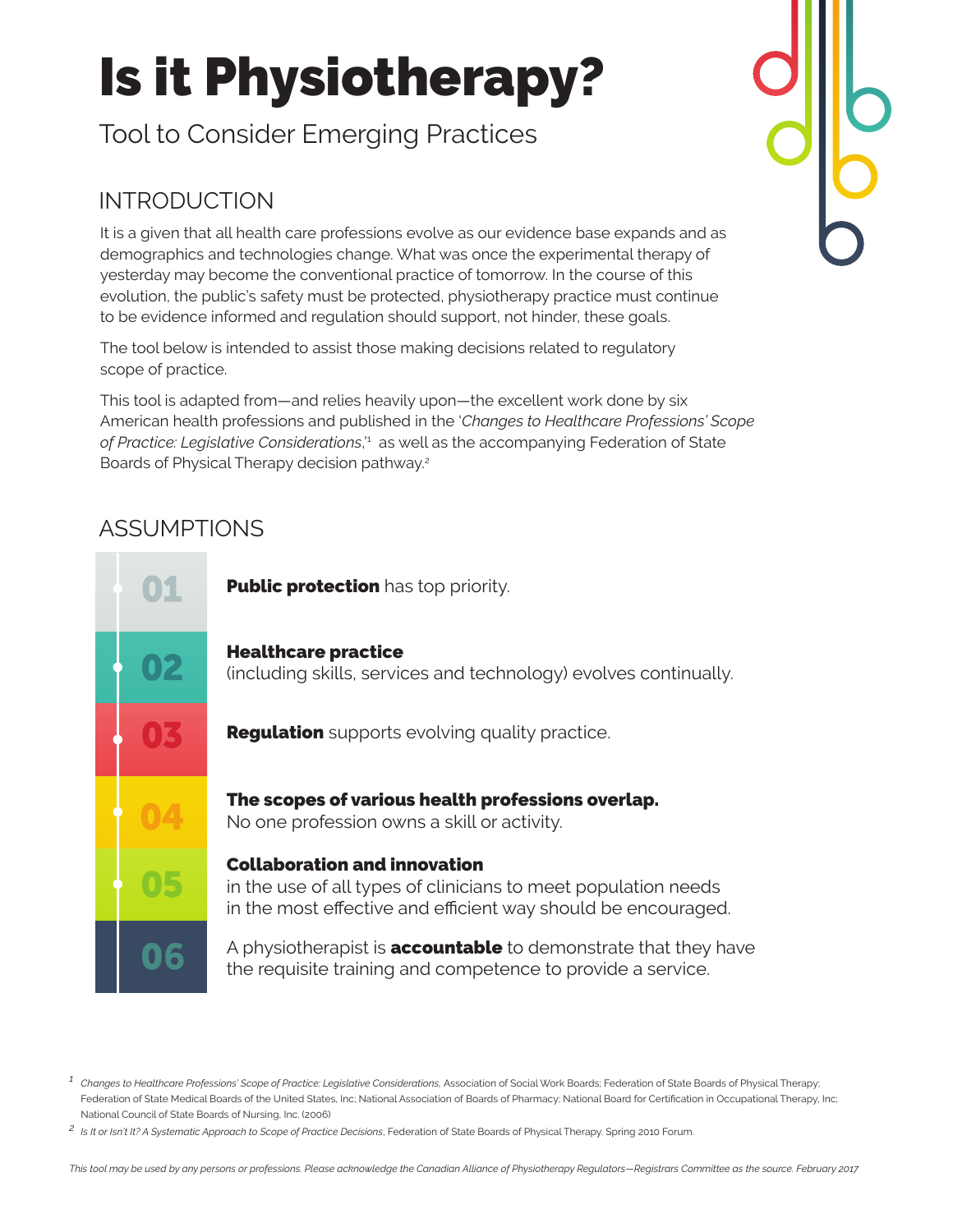### QUESTIONS AND CONSIDERATIONS



- $\mathbf{01}$   $\cdot$  Does the College fully understand the activity/intervention in question or is more information needed?
- Does anything in the jurisdiction's practice act/regulations prohibit the activity or mention anything to support the activity?
	- Consider the purpose of the activity/service. How does the definition of physiotherapy in your jurisdiction speak to this?
	- Is this a restricted, controlled or authorized act?
- Is there a basis to see this skill or service as part of a logical, historical evolution of physiotherapy practice?
	- How does the skill or service fit within or enhance a current area of practice?
	- Does the delivery of this service by physiotherapists support the evolution of the profession without compromising safety or quality of practice?
	- Is the provision of this service being driven by pressure to respond to a trend in consumer demand rather than evidence based evolving practice?
- $\bigcap$  **1** Is there evidence of education and training which supports the inclusion of the activity in question within the scope of practice?
	- Does current entry-level education provide a foundation which physiotherapists can build upon to perform this skill?
	- Is this an advanced practice area? If so, are there post-professional training programs to learn the new skill or technique?
	- How is the quality of these training programs assured?
	- How is practitioner competence assured?
	- What are the risks involved in delivering the service? Can they be managed by the physiotherapist?
- Is there evidence that the skill or service is effective, safe and a benefit to clients?
	- What is the quality of the evidence?